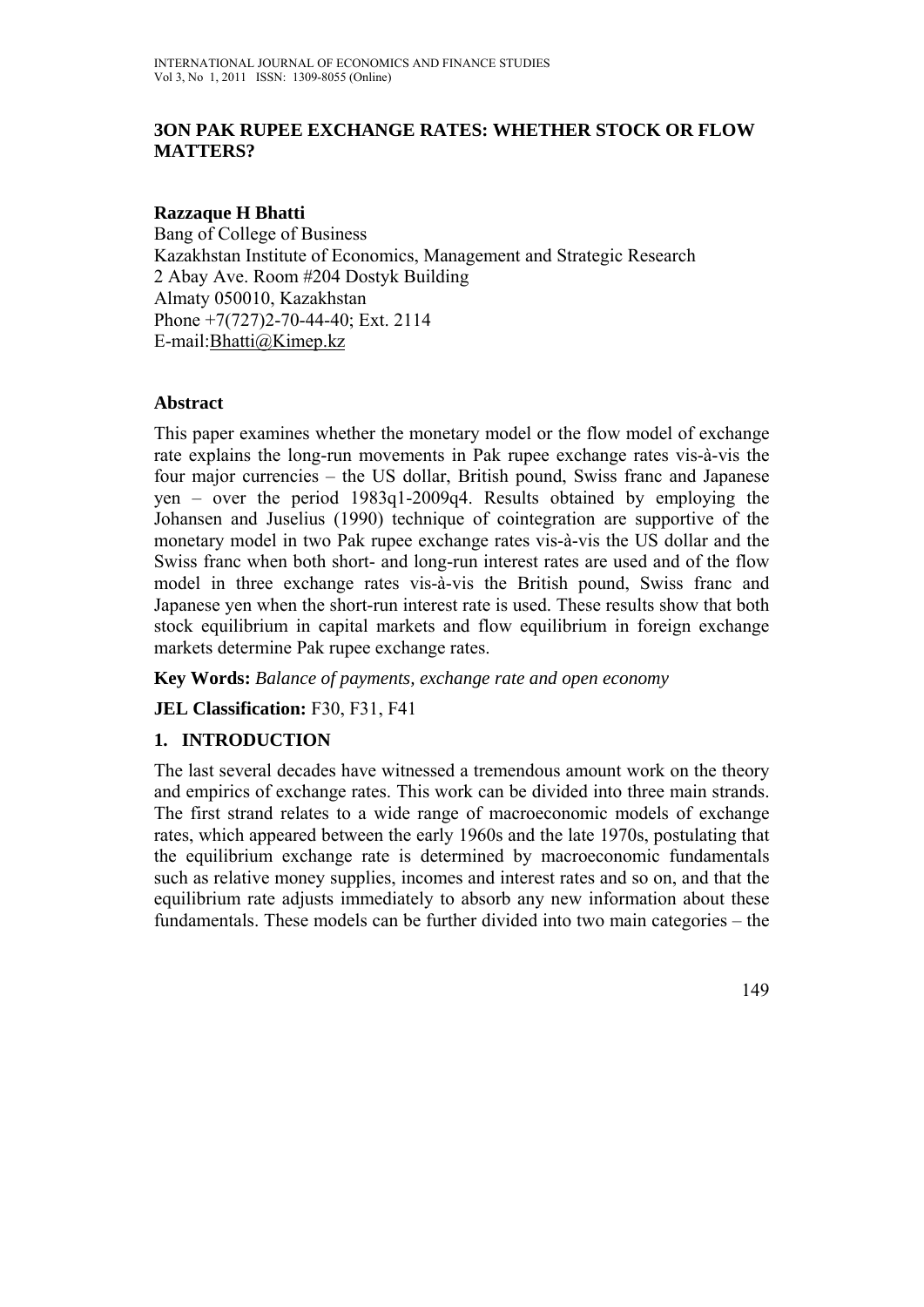flow model of Mundell (1961, 1963) and Fleming (1962) and the monetary models pioneered by Frenkel (1976), Mussa (1976) and Bilson (1978a,1978b)<sup>1</sup> – which are respectively embedded in the open economy versions of the Keynesian and new classical models. The second strand concerns the microstructure model developed by Lyons (1995) and Evans and Lyons (2002) who argue that the information structure and its transmission among market participants, the participants' behavior and their trading mechanisms and the flow of orders among dealers, the heterogeneity of trading volume and their bid-offer spread play a key role in determining the equilibrium exchange rate. The third strand deals with the news models postulating that the news about economic fundamentals significantly affects the exchange rate, even though the fundamentals themselves do not affect the exchange rate in the manner suggested by macroeconomic models. News about the fundamentals affects the exchange rate not only in the macroeconomic models, as examined, *inter alia*, by Dornbusch (1980) and Hoffman and Schlagenhauf (1985), but also in the microstructure models, as examined, among others, by Evans and Lyons (2003), Love and Payne (2003) and Andersen *et al* (2003).

The paper contributes to the first strand by testing whether the flow model or the flexible-price monetary model explains long-run movements in Pak rupee exchange rates vis-à-vis the four major currencies – the US dollar, British pound, Swiss franc and Japanese yen – over the period 1983q1-2009q4. The motivation for this paper goes as follows. The latter model is revisited for the Pak rupee exchange rates over an extended period to determine if the new results are consistent with those obtained earlier by Bhatti (2001). Regarding the former, little attempts have been made so far to examine its relevance for the Pak rupee exchange rates. Yet there is some wisdom suggesting that this model is likely to better explain the behavior of the Pak rupee exchange rates. Two factors may underlie this wisdom. First, some studies<sup>2</sup> have reported evidence supportive of Pakistan of the long-run existence of money demand function and purchasing power parity (PPP), which constitutes two of the fundamental building blocks of the monetary model. Second, financial sector reforms undertaken in the 1990s are expected to have made the commodity, capital and foreign exchange markets in

 $\overline{a}$ 

<sup>&</sup>lt;sup>1</sup> The other monetary models include the sticky-price model of Dornbusch (1976b), the real interest differential model of Frankel (1979), the equilibrium real exchange rate model of Hooper and Morton (1982), and the exchange market pressure model of Girton and Roper (1977).

 $2^2$  See, for example, Khan (1980), Ahmed and Khan (1990) and Hossain (1994) for the findings supportive stable money demand function and Bhatti (1996, 2000) for PPP.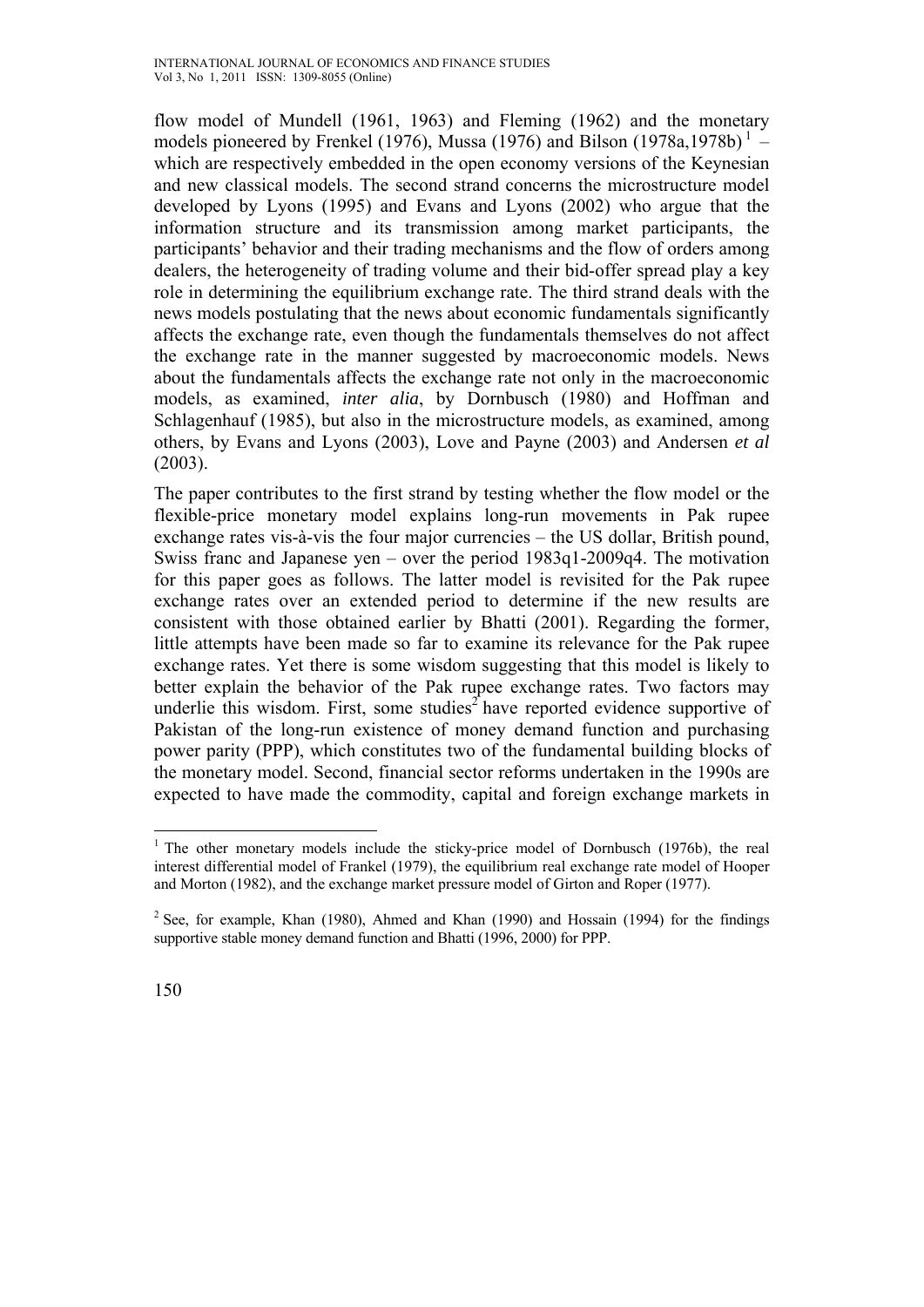Pakistan relatively more efficient now than they were two decades ago. Both of these factors are thought to have created an economic environment more conducive for the monetary model. The rest of the paper is organized as follows. Section 2 gives a brief account of the theory underlying both models, while Section 3 reviews the existing evidence on these models. Section 4 deals with the sample data used, the methodology employed and the empirical results. The final Section concludes the results.

# **2. SPECIFICATIONS OF THE FLOW AND MONETARY MODELS**

The foundations of the flow model were laid in the early 1960s in the classical writings of Mundell (1961, 1963) and Fleming  $(1962)^3$ . This model makes two key contributions to the open-economy macroeconomics: a systematic analysis of (i) the trade and capital flows in determining the equilibrium exchange rate, and (ii) the impact of the international capital mobility on the effectiveness of monetary and fiscal policies under fixed and flexible exchange rates<sup>4</sup>.

Prior to the flow model, PPP emerged as the earliest dominant approach to exchange rate determination. Since Cassel (1916) first made PPP as an operational theory of foreign exchange, surprisingly few systematic attempts were made to model the exchange rate behaviour in a general macroeconomic equilibrium framework. This theoretical vacuum persisted until the early 1960s when Mundell (1961, 1963) and Fleming (1962) filled it by developing (independently) the flow model. Built on the total absence of PPP, this model postulates that it is the international demand for trade and capital flows (and not the international demand for and supply of money) that plays a key role in exchange rate determination. The model predicts that an expansion in money supply results in depreciation of the home currency, yet it does not specify explicitly the role of stock equilibrium in affecting the equilibrium exchange rate. Perhaps it is assumed that a monetary expansion affects the equilibrium exchange rate only indirectly by the extent to which it first affects the demand for and supply of foreign exchange flows (via its effect on interest rates and real income).

The flow model yields a reduced form equation in which the equilibrium exchange rate is determined by relative prices, relative incomes and relative interest rates. Typically, this equation can be derived from the behavioural

 $\overline{a}$  $3$  For a detailed account of this and other models see, for example, Moosa and Bhatti (2010).

 $4$  This model has influenced the thinking of a generation of economists, e.g., Krueger (1965), Sohmen (1967), and Dornbusch (1976a, b) who have built their work either on this or extended this model to investigate the impact of fiscal and monetary policies under fixed and flexible exchange rates.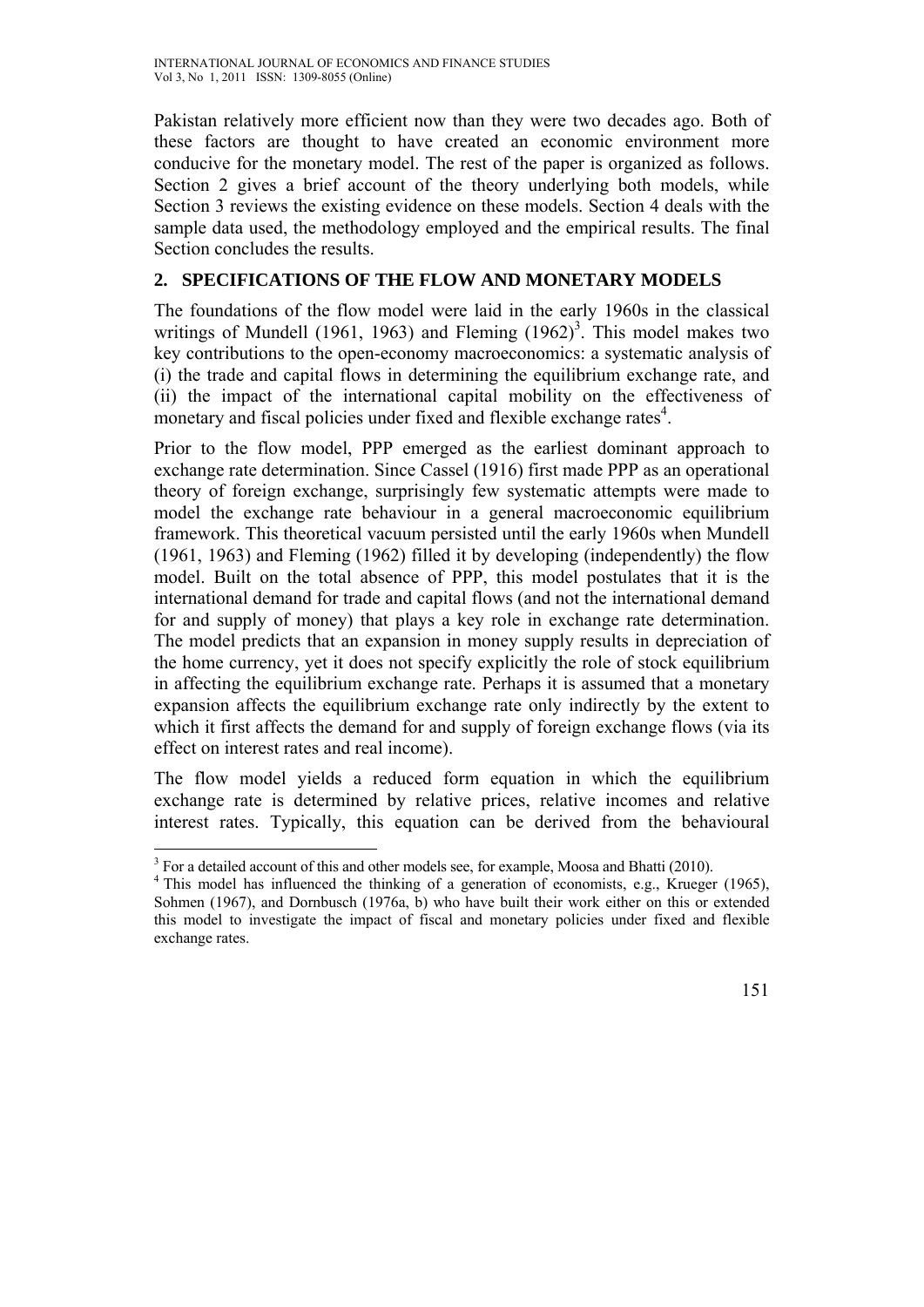equations of the current and capital accounts of the balance of payments<sup>5</sup>. In a general testable stochastic regression form, this equation is given by

$$
s_{t} = \beta_{0} + \beta_{1} p'_{t} + \beta_{2} y'_{t} + \beta_{3} r'_{t} + u_{t}
$$
 (1)

where *s* is the logarithm of the exchange rate (defined as the domestic currency value of a unit of the foreign currency),  $p'$  is the logarithm of the ratio of the domestic price index to the foreign price index, *y*′ is the logarithm of the ratio of domestic real income to foreign real income and *r*′ is the difference between the domestic and the foreign interest rate. The flow model will be valid if the coefficients of relative prices and relative incomes are significantly positive  $(\beta_1 > 0, \beta_2 > 0)$ , whereas the coefficient of the interest rate differential is significantly negative ( $\beta$ , < 0).

This model was highly influential in the 1960s, particularly in policy-making circles<sup>6</sup>. However, it failed to explain adequately the movements in the major currencies during the 1970s when inflation emerged as a core policy problem and in the 1980s when exchange rates and interest rates became highly volatile and misaligned. This theoretical vacuum was filled by the development of a wide range of monetary models of exchange rates including the flexible-price monetary model developed by Frenkel (1976), Mussa (1976) and Bilson (1978a, b).

The flexible-price monetary model posits that the equilibrium exchange rate is determined by stock equilibrium in money markets, which is achieved very quickly through continuous adjustment of prices in goods and asset markets, maintaining complete neutrality of monetary policy on a continuous basis. For example, due to rapid and instantaneous adjustments across the markets for goods, labor, money and foreign exchange, an incipient fall in the interest rate (which is caused by the liquidity effect following a monetary expansion) induces a rise in aggregate demand. This in turn stimulates inflationary expectations, leading to a rise in the interest rate through the Fisher effect<sup>7</sup>. The nominal interest and

 $\overline{a}$ 

 $<sup>5</sup>$  For derivation, see Bhatti (2001).</sup>

<sup>&</sup>lt;sup>6</sup> At least, three reasons can be put forth in this context. First, the model emphasized the use of an optimal combination of monetary and fiscal policy to manage aggregate demand in the open economy, a prescription that remained unchallenged until the late 1960s. Second, the model was developed at a time when the Bretton Woods system was still in place, and much of the research on the model focused on its predictions under a system of fixed exchange rates. Third, the economic environment that provided the context for this model was one of fixed exchange rates, capital controls, and segmented capital markets.

 $<sup>7</sup>$  In this model, expectations play an important role in determining the path of the current and future</sup> exchange rate, and are largely induced by monetary forces under the rational expectations hypothesis.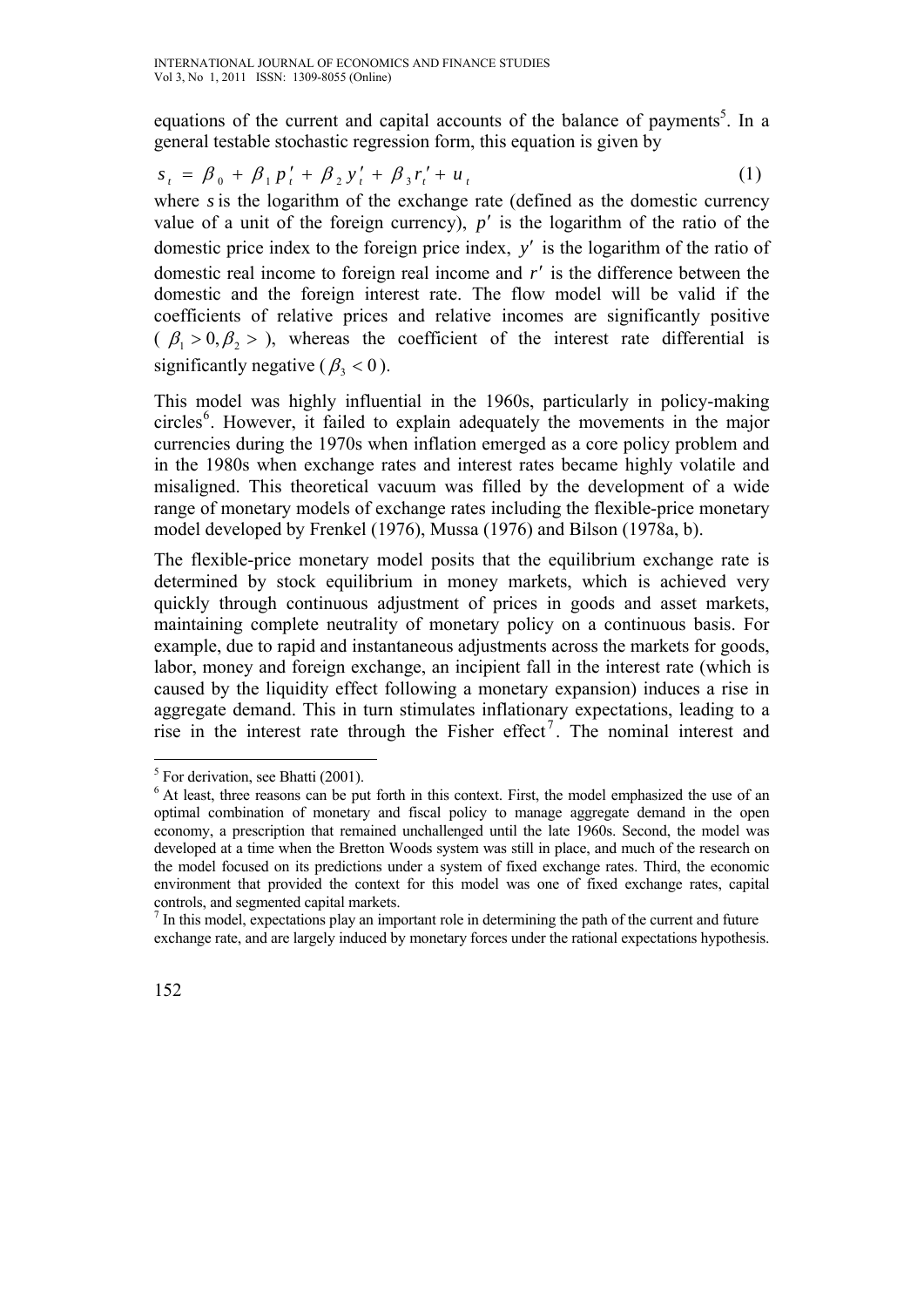exchange rates rise proportionately to the inflation rate, and eventually the real interest rate, real exchange rate and real income return to their original levels, establishing neutrality of monetary policy.

This model involves a reduced form equation in which the equilibrium exchange rate is determined by relative money supply, relative income, and the interest differential. Typically, this equation can be derived by assuming that prices, nominal interest rates and nominal exchange rates adjust instantaneously to clear goods, money and foreign exchange markets (implying that Fisher closed and open conditions hold at all times), that monetary conditions are stable at both home and abroad (implying that the quantity theory of money holds at all times), that the money demand function is stable, and that PPP holds continuously. In a general testable stochastic regression form, this equation can be written as follows

$$
s_t = \gamma_0 + \gamma_1 m_t' + \gamma_2 y_t' + \gamma_3 r_t' + v_t \tag{2}
$$

where *m*′ is the ratio of domestic money to foreign money supply. For the flexible-price monetary model to hold, the coefficients of relative money supply and relative interest rates must be positive ( $\gamma_1 > 0, \gamma_2 > 0$ ), whereas the coefficient of the relative income be negative ( $\gamma$ , < 0). In addition, the coefficient of the relative money supply must be equal to unity ( $\gamma_1 = 1$ ), implying that the exchange rate is proportional to relative money supply.

# **3. EMPIRICAL EVIDENCE**

Despite the tremendous amount of theoretical work on the Mundell-Fleming flow model, only little work has been conducted on examining its empirical validity<sup>8</sup>. Pearce (1983) was the first economist to examine the empirical validity of this model for the Canadian dollar exchange rate *vis-à-vis* the U.S. dollar using quarterly data over the period 1971:Q1-1982:Q1 and produced results that were not supportive of the model. Bhatti (2001) tested the model for the Pak rupee exchange rates *vis-à-vis* the US dollar, British pound, Swiss franc, German mark, French franc and Japanese yen using quarterly data over the period 1982:Q1- 2000:Q4. By employing the Johansen and Juselius (1990) procedure for cointegration, he obtained results which lent strong support to the Mundell-Fleming model in all cases, except for the exchange rates *vis-à-vis* the French franc and the U.S. dollar when long-term interest rates were used.

 $\overline{a}$ <sup>8</sup> Many studies were conducted, *inter alia*, by Krueger (1965), Sohmen (1967) and Prachowny (1977) on the theoretical and empirical relevance of this model with respect to its predictions regarding the effectiveness of fiscal and monetary policies under fixed and flexible exchange rates.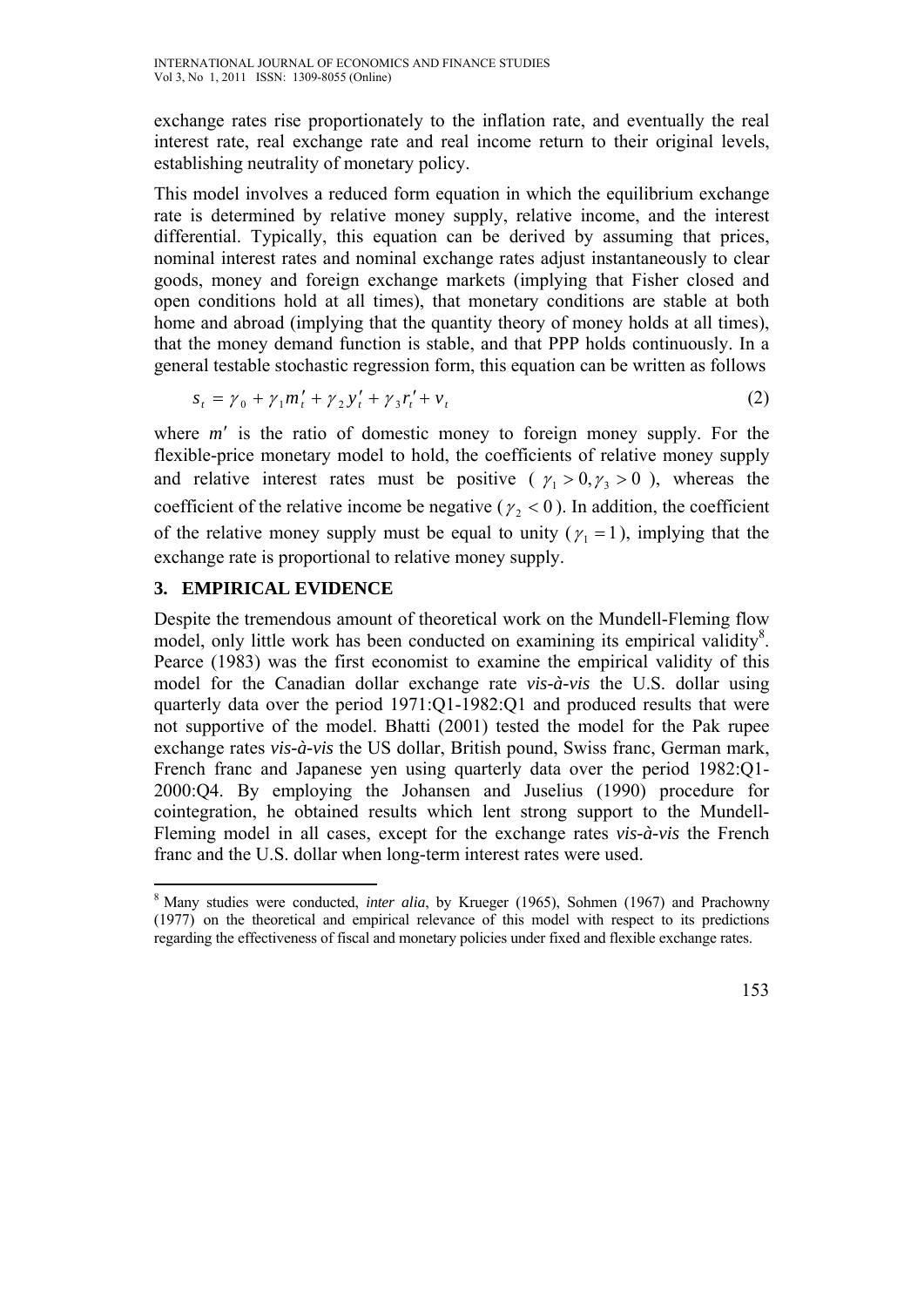The flexible-price monetary model appears to fit the data fairly well for the first four years of flexible exchange rates (1973-76). Studies conducted, *inter alia*, by Bilson (1978a, 1978b), Hodrick (1978) and Humphrey and Lawler (1977) produced results supportive of the implication of the model that there is a one-to-one proportionality between the exchange rate and relative money supply. In subsequent studies, however, which tested the model for a slightly larger set of data incorporating the period 1977-78, the performance of this model deteriorated severely. This led to considerable concern with regard to a reconciliation of the flexible-price monetary model with the observed large fluctuations in exchange rates. It was against this backdrop that Dornbusch (1976b) developed the stickyprice version of the monetary model, whose empirical failure in turn resulted in the development of alternative versions including real interest differential and equilibrium real exchange rate sticky-price models.

# **4. DATA, METHODOLOGY AND EMPIRICAL RESULTS**

Empirical testing of flow and flexible-price monetary models is carried out by estimating Equations (1) and (2). To this end, quarterly data were obtained from the IMF CD-ROM on consumer prices, money supply  $(M1)^9$ , industrial production, short-term (call money) interest rates, long-term interest rates (bond yield) and exchange rates of the UK pound, Swiss franc, Japanese yen and Pak rupee measured vis-à-vis the US dollar. The sample covers the period 1983:01-  $2009.04$ 

Testing for unit root is conducted on the basis of the Dickey-Fuller (1979) and the Phillips-Parron (1988) test statistics. The two statistics, as shown in Table 1, are consistent in indicating that all the variables, except relative prices in the case of Switzerland and Japan when the ADF statistic is used, are I(1) in their levels but I(0) in their first difference.

 $\overline{a}$  $9^9$  The only exception is the Pak rupee rate vis-à-vis the pound, in which case data are used on M2.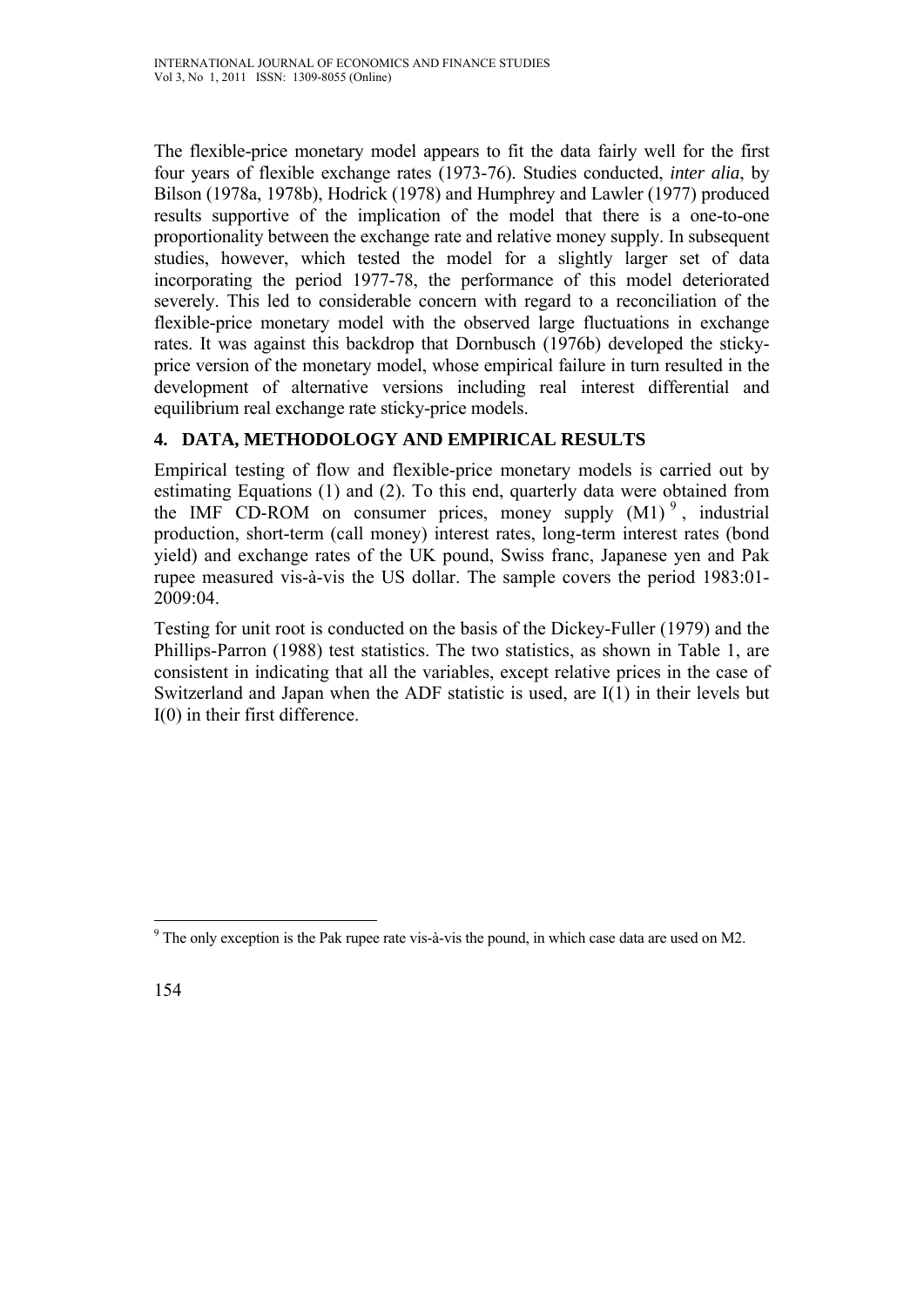|                 | ADF           |            | PP               |            |                  | ADF              |            | <b>PP</b> |            |
|-----------------|---------------|------------|------------------|------------|------------------|------------------|------------|-----------|------------|
|                 | $\mathcal{X}$ | $\Delta x$ | $\boldsymbol{x}$ | $\Delta x$ |                  | $\boldsymbol{x}$ | $\Delta x$ |           | $\Delta x$ |
| PR/UD           |               |            |                  |            | PR/SF            |                  |            |           |            |
| S               | $-0.79$       | $-8.72*$   | $-0.77$          | $-8.73*$   | $\boldsymbol{S}$ | $-0.88$          | $-10.96*$  | $-0.72$   | $-11.00*$  |
| $\overline{p}'$ | 1.11          | $-3.31*$   | 1.28             | $-6.44*$   | p'               | $-0.79$          | $-1.61$    | 1.76      | $-7.16*$   |
| m'              | 0.12          | $-10.66*$  | 0.49             | $-11.11*$  | m'               | $-1.19$          | $-9.98*$   | $-1.30$   | $-10.43*$  |
| y'              | 0.73          | $-3.77*$   | $-2.87$          | $-15.12*$  | y'               | $-0.37$          | $-3.38*$   | $-2.93$   | $-15.80*$  |
| $r'_c$          | $-0.62$       | $-9.05*$   | $-2.29$          | $-14.73*$  | $r'_c$           | $-1.96$          | $-9.71*$   | $-2.81$   | $-15.11*$  |
| $r'_{B}$        | $-1.52$       | $-8.69*$   | $-1.35$          | $-9.99*$   | $r'_{B}$         | $-1.59$          | $-8.71*$   | $-1.05$   | $-9.00*$   |
| PR/BP           |               |            |                  |            | PR/JY            |                  |            |           |            |
| S               | $-1.79$       | $-10.13*$  | $-1.13$          | $-11.15*$  | $\boldsymbol{S}$ | $-1.72$          | $-4.59*$   | $-1.52$   | $-10.34*$  |
| p'              | 0.87          | $-3.04*$   | 1.63             | $-6.88*$   | p'               | $-0.82$          | $-0.71$    | 1.87      | $-6.94*$   |
| m'              | $-0.79$       | $-10.85*$  | $-1.05$          | $-10.75*$  | m'               | $-0.39$          | $-10.51*$  | $-0.32$   | $-11.12*$  |
| y'              | $-0.74$       | $-3.85*$   | $-1.45$          | $-15.28*$  | y'               | $-1.20$          | $-4.21*$   | $-1.29$   | $-18.84*$  |
| $r'_{CR}$       | $-0.51$       | $-8.71*$   | $-1.84$          | $-13.92*$  | $r'_c$           | $-1.99$          | $-9.00*$   | $-2.25$   | $-14.52*$  |
| $r'_{BY}$       | $-1.40$       | $-8.57*$   | $-1.35$          | $-8.97*$   | $r'_{B}$         | $-1.62$          | $-8.68*$   | $-1.77$   | $-9.071*$  |

Table 1: Unit Root Tests

\* Significant at the 5% level;  $r'_{CR}(r'_{BY})$  is the call rate (bond yield);  $x(\Delta x)$  is level (first difference) in the underlying variable.

Table 2: Cointegration Tests of the Flow Model of Exchange Rate

|                                | PR/UD     |           | RP/BP     |           | RP/JY     |          | RP/SF     |           |
|--------------------------------|-----------|-----------|-----------|-----------|-----------|----------|-----------|-----------|
|                                | <b>CR</b> | BY        | <b>CR</b> | BY        | <b>CR</b> | BY       | <b>CR</b> | BY        |
| $\beta_{\scriptscriptstyle 0}$ | 2.483     | 2.716     | 6.090     | 7.096     | 7.074     | 1.669    | 6.353     | $-2.580$  |
| $\beta_1$                      | 1.960     | 2.054     | 2.417     | 1.507     | 1.307     | 1.940    | 3.280     | 3.487     |
| $\beta_2$                      | $-2.480$  | $-2.388$  | 0.396     | 1.242     | 1.720     | $-2.945$ | 1.487     | $-4.164$  |
| $\beta_{3}$                    | 0.025     | 0.051     | $-0.056$  | 0.020     | $-0.035$  | $-0.333$ | $-0.039$  | $-0.0238$ |
| Max                            |           |           |           |           |           |          |           |           |
| $r = 0$                        | 48.76*    | $52.34*$  | $61.99*$  | $69.43*$  | 43.48*    | $42.71*$ | 38.30*    | $39.30*$  |
| $r=1$                          | $24.15*$  | $29.12*$  | $23.69*$  | $29.69*$  | 19.83*    | 11.75    | 17.49     | 10.70     |
| $r=2$                          | $17.13*$  | 15.96*    | 13.78     | 15.01     | 8.31      | 9.50     | 8.90      | 7.62      |
| Trace                          |           |           |           |           |           |          |           |           |
| $r = 0$                        | 93.09*    | $100.13*$ | $102.77*$ | $117.17*$ | 75.69*    | $67.35*$ | $69.52*$  | 63.68*    |
| $r=1$                          | 44.33*    | $47.68*$  | $40.79*$  | $47.74*$  | 32.21     | $24.63*$ | 31.22     | 24.38     |
| $r=2$                          | $20.8*$   | 18.56     | 17.10     | 18.05     | 12.38     | 12.88    | 13.72     | 17.67     |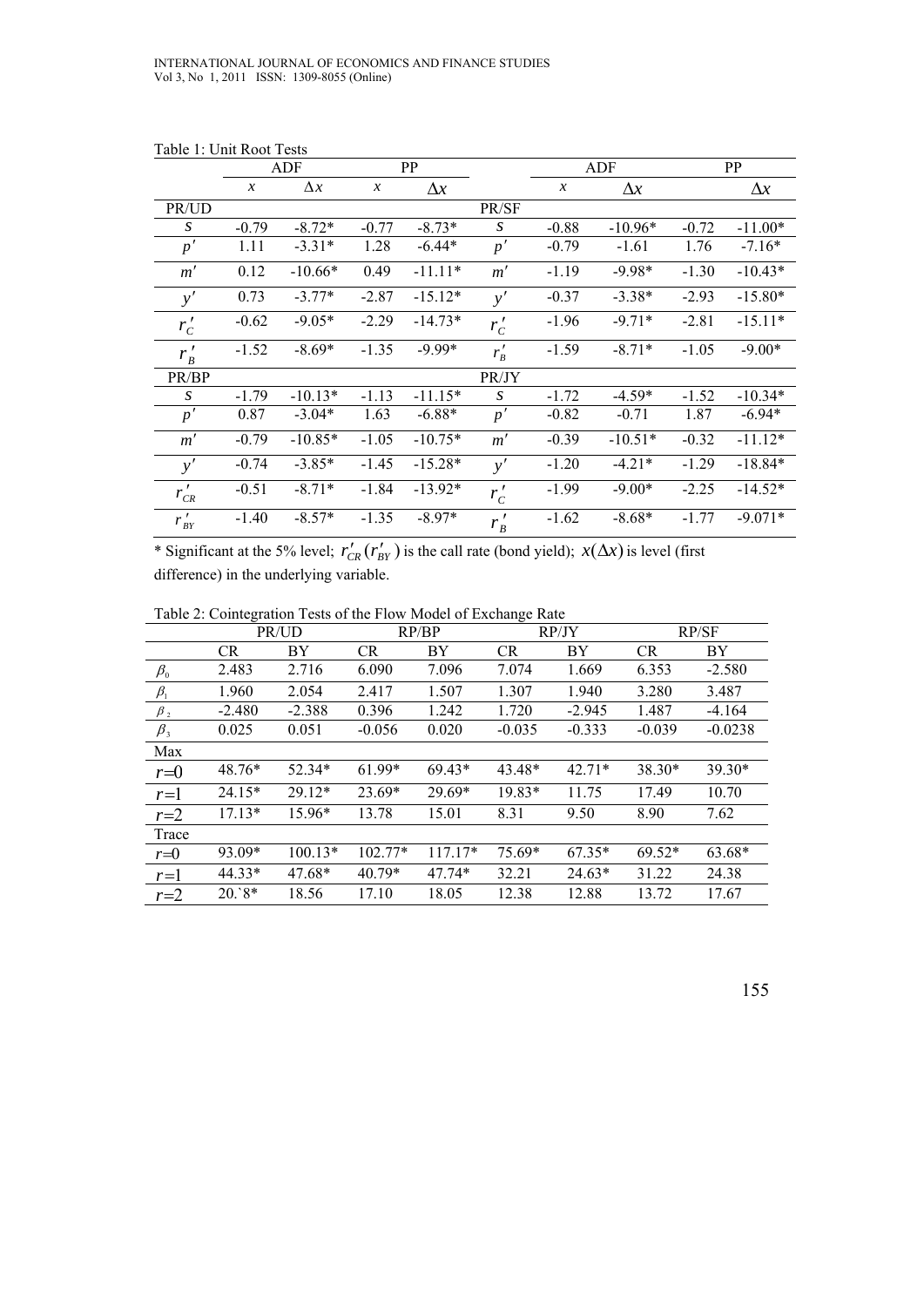|                      | PR/UD     |          | RP/BP     |         | RP/SF     |          | RP/JY     |         |
|----------------------|-----------|----------|-----------|---------|-----------|----------|-----------|---------|
|                      | <b>CR</b> | BY       | <b>CR</b> | BY      | <b>CR</b> | BY       | <b>CR</b> | BY      |
| $\mathcal{Y}_0$      | $-3.84$   | $-5.97$  | 7.23      | 6.21    | $-18.61$  | $-23.10$ | $-19.05$  | $-4.95$ |
| $\gamma_{1}$         | 1.162     | 1.40     | 0.94      | 2.33    | 2.38      | 2.84     | 2.52      | 0.62    |
| $\gamma_{2}$         | $-2.36$   | $-3.93$  | 4.61      | 3.42    | $-3.10$   | $-4.07$  | $-0.49$   | 0.85    |
| $\gamma_3$           | 0.040     | 0.07     | $-0.36$   | $-0.60$ | 0.04      | 0.35     | $-0.12$   | 0.14    |
| $\chi^2(\gamma_1=1)$ | 0.25      | 1.01     | 0.106     | 0.498   | $9.24*$   | 13.93*   | 1.53      | 0.11    |
| Max                  |           |          |           |         |           |          |           |         |
| $r = 0$              | 37.48*    | 39.01*   | $46.40*$  | 65.59*  | $37.81*$  | $32.23*$ | $30.42*$  | 25.76   |
| $r=1$                | $22.57*$  | $31.45*$ | 8.42      | 17.10   | 16.06     | 14.60    | 13.26     | 12.18   |
| $r=2$                | 10.80     | 11.02    | 6.88      | 9.36    | 10.36     | 10.85    | 9.69      | 7.39    |
| Trace                |           |          |           |         |           |          |           |         |
| $r=0$                | 74.43*    | 84.77*   | $64.45*$  | 94.36*  | $66.67*$  | 66.67*   | 56.87*    | 48.43   |
| $r=1$                | 36.95*    | $45.76*$ | 18.05     | 28.77   | 28.86     | 28.10    | 26.39     | 22.68   |
| $r=2$                | 14.38     | 14.31    | 9.63      | 11.77   | 12.80     | 13.50    | 13.14     | 3.11    |

Table 3: Cointegration Tests of the Monetary Model of Exchange Rate

\* Significant at the 5% level.

Testing for cointegration is carried out on the basis of the Johansen and Juselius (1990) *Max* and *Trace* test statistics. The results, as reported in Tables 2 and 3, lend strong support to both the models as the null hypothesis of no cointegration between exchange rates and the underling variables is significantly rejected in all cases, except for the Pak rupee exchange rate vis-à-vis the Japanese yen when the long-term interest rate is used in the monetary model. The results lending support to the presence of a long-run relationship is just a necessary condition for these models to hold in the long run. A sufficient condition requires the numerical estimates of the coefficients of the variables underlying both the models to be correctly signed. In two out of the four Pak rupee exchange rates (vis-à-vis the US dollar and the Swiss franc) the coefficients of the variables are consistent with the monetary model when both short-term and long-term interest rates are used. The results are also consistent with the prediction of the monetary model that there is one-to-one proportionality between the exchange rate and relative money supply because the hypothesis  $\gamma_1 = 1$  cannot be rejected in all cases, except for the Swiss franc. On the other hand, in three out of the four Pak rupee exchange rates (vis-àvis the British pound, the Swiss franc and the Japanese yen) the coefficients are consistent with the flow model when only the short-term interest rate is used. These results show that both stock and flow variables are important in determining Pak rupee exchange rates vis-à-vis the major currencies.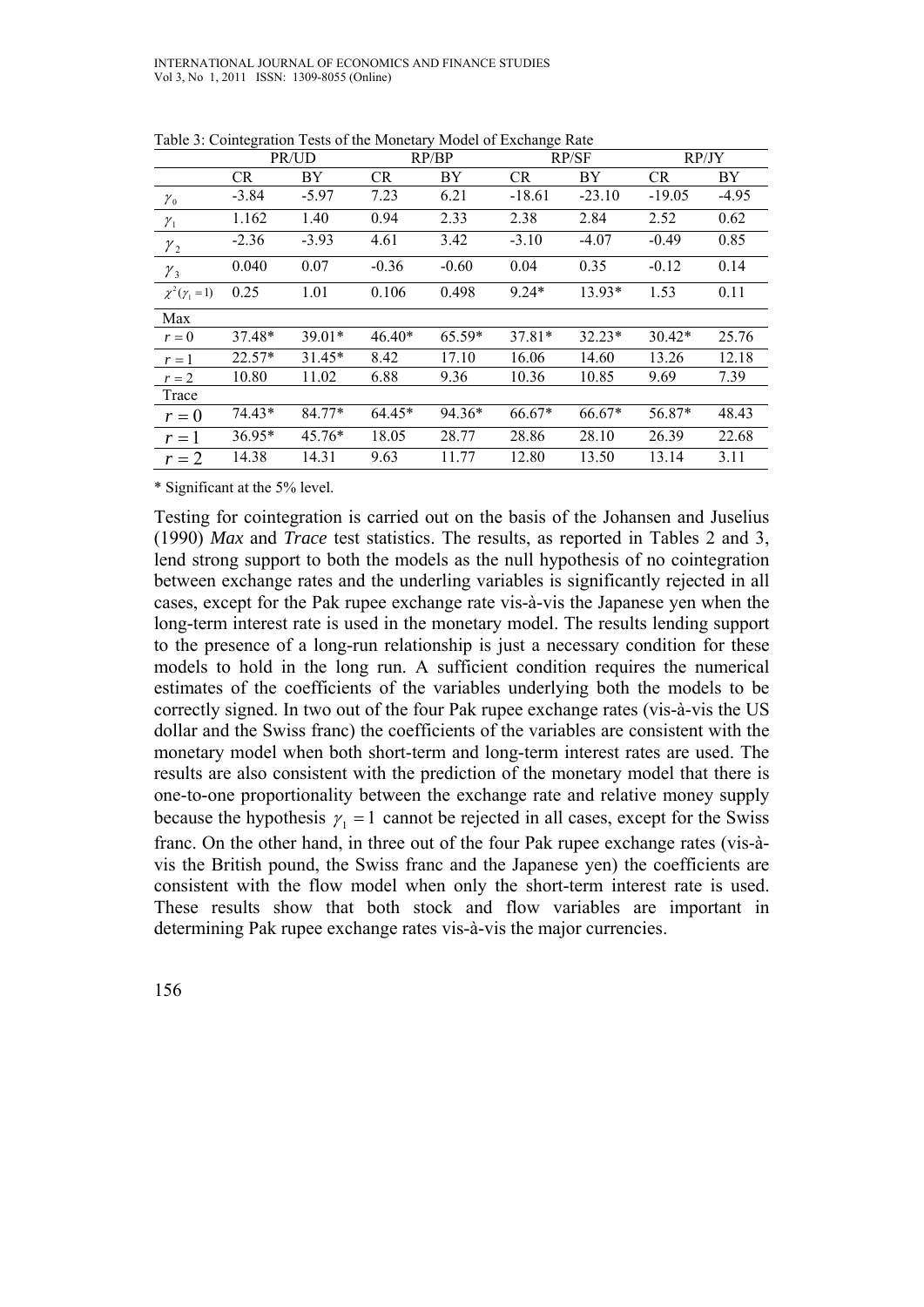# **5. CONCLUDING REMARKS**

In this paper two models of exchange rates – the flow model and the monetary model – were tested for four Pak rupee exchange rates vis-à-vis the US dollar, British pound, Swiss franc and Japanese yen. Out of eight cases, cointegration results are supportive of the monetary in four cases and of the flow model only in three cases. Tests based on non-nested model selection criteria were also conducted to determine whether stocks or flows better explain the movement in Pak rupee exchange rates. Results from the non-nested model selection tests failed to provide unambiguous support to any of the two models, indicating that perhaps both stocks and flows are important in explaining the behavior of Pak rupee exchange rates.

Work in future needs to be conducted to examine whether a hybrid model based on stock and flow variables can better explain the behavior of Pak rupee exchange rates.

# **REFERENCES**

Ahmed, Mushtaq and Khan, Ashfaque (1990), "A Re-examination of the Stability of the Demand for Money in Pakistan", *Journal of Macroeconomics* Vol*.* 12, No. 2, pp. 307-332.

Andersen, Torben, Bollerslev, Tim, Diebold, Francis and Vega, Clara. (2003), "Micro Effects of Macro Announcements: Real-Time Price Discovery in Foreign Exchange", *American Economic Review*, Vol. 93, pp. 38-62.

Bhatti, Razzaque (1996), "A Correct Test of Purchasing Power Parity: The Case of Pak-rupee Exchange Rates", *Pakistan Development Review, Papers and Proceedings*, Vol. 35, No. 4, pp. 671-682.

Bhatti, Razzaque (2000), "On Purchasing Power Parity between Pakistan and Other Asian Countries", *Pakistan Economic and Social Review",* Vol. 38, No. 1, 1-15.

Bhatti, Razzaque (2001), "Determining Pak Rupee Exchange Rates vis-à-vis Six Currencies of Industrial Countries", *Pakistan Development Review,* Papers and Proceedings, Vol. 40, pp. 885-897.

Bilson, John (1978a), "The Monetary Approach to the Exchange Rate: Some Empirical Evidence", *IMF Staff Papers*, Vol. 25, No. 1, pp. 48-75.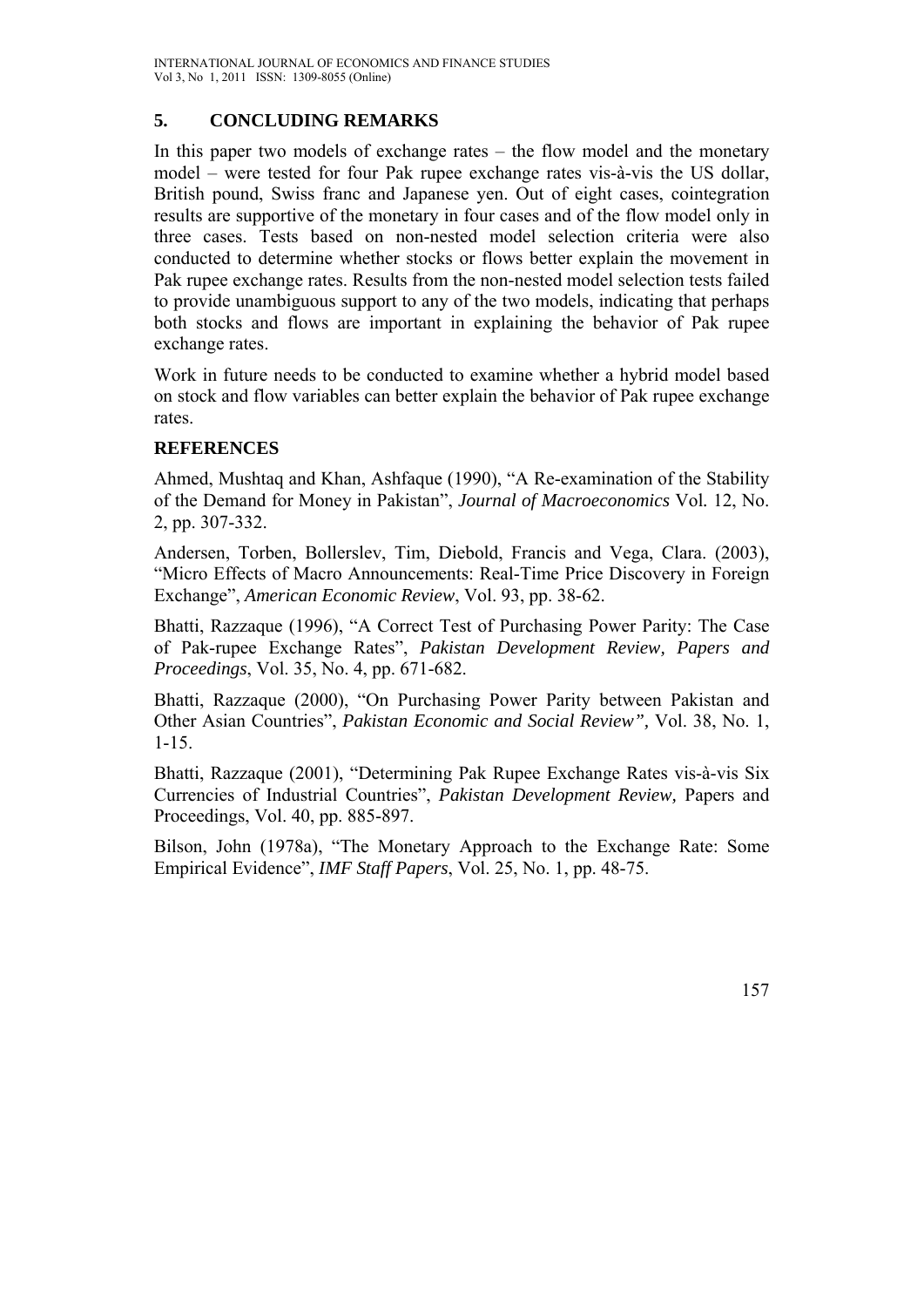Bilson, John (1978b), "The Current Experience with Floating Exchange Rates: An Appraisal of the Monetary Approach", *American Economic Review*, Vol. 68, No. 2, pp. 392-397.

Cassel, Gustav (1916), "The Present Situation of the Foreign Exchange", *Economic Journal*, Vol. 26, No. 101, pp. 62-65.

Dickey, David and Fuller, Wayne (1979), "Distribution of the Estimators for Autoregressive Time Series with a Unit Root", *Journal of American Statistical Association*, Vol. 74, No. 366, pp. 427-431.

Dornbusch, Rudiger (1976a), "Exchange Rate Expectations and Monetary Policy", *Journal of International Economics*, Vol. 6, pp. 232-244.

Dornbusch, Rudiger. (1976b), "Expectations and Exchange Rate Dynamics", *Journal of Political Economy*, Vol. 84, No. 6, pp. 1161-76.

Evans, Martin and Lyons, Richard (2002) Order Flow and Exchange Rate Dynamics, *Journal of Political Economy,* 110, No. 1, 170-180.

Evans, Martin and Lyons, Richard (2003), "How is Macro News Transmitted to Exchange Rates?" *NBER Working Papers*, No 9433.

Fleming, Marcus (1962) Domestic Financial Policies under Fixed and Floating Exchange Rates, *IMF Staff Papers*, 9, No. 3, 369-80.

Frankel, Jeffrey (1979), "On the Mark: A Theory of Floating Exchange Rates Based on Real Interest Differentials", *American Economic Review*, Vol. 69, No. 4, pp. 601-22.

Frenkel, Jeffrey (1976), "A Monetary Approach to the Exchange Rate: Doctrinal Aspects and Empirical Evidence", *Scandinavian Journal of Economics*, Vol. 78, No. 2, pp. 200-24.

Frenkel, Jeffrey (1981), "Flexible Exchange Rates, Prices, and the Role of News: Lessons from the 1970s", *Journal of Political Economy*, Vol. 89, No. 4, pp. 665- 705.

Frenkel, Jeffrey and Razin, Assaf. (1987), "The Mundell-Fleming Model: A Quarter-Century Later", *IMF Staff Papers*, Vol. 34, No. 4, pp. 567-620.

Girton, Lance and Roper, Don (1977), "A Monetary Model of Exchange Market Pressure Applied to the Postwar Canadian Experience", *American Economic Review*, Vol. 67, No. 4, pp. 537-548.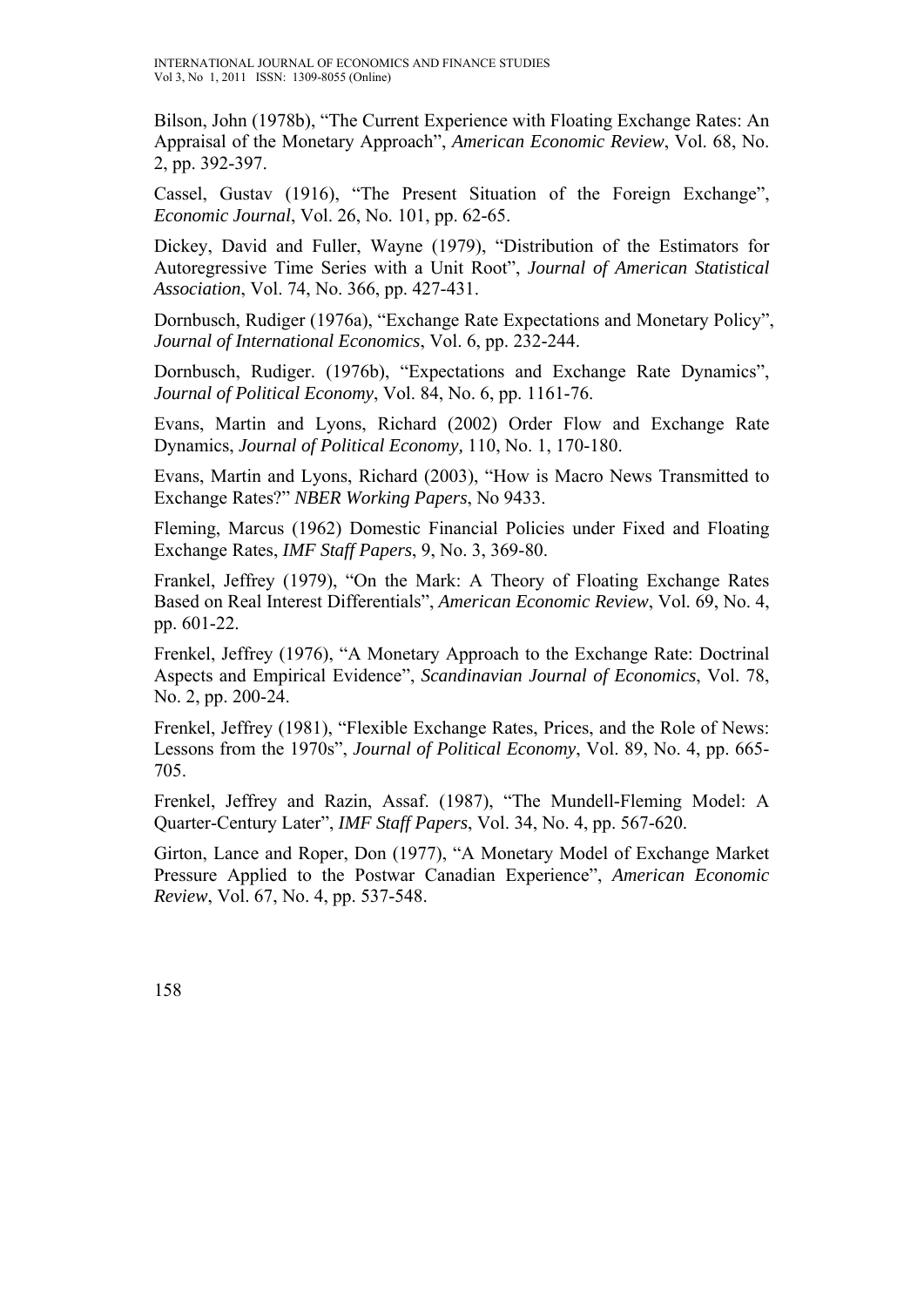Hodrick, Robert (1978), "An Empirical Analysis of the Monetary Approach to the Determination of the Exchange Rate", (in Frenkel, J.A. and Johnson, H.G. (eds) *The Economics of Exchange Rates*), Reading (MA): Addison-Wesley, pp. 97-116.

Hoffman, Dennis and Schlagenhauf, Don (1985), "The Impact of News and Alternative Theories of Exchange Rate Determination", *Journal of Money, Credit and Banking*, Vol. 17, No. 3, pp. 328-46.

Hooper, Peter and Morton, John (1982), "Fluctuations in the Dollar: A Model of Nominal and Real Exchange Rate Determination", *Journal of International Money and Finance*, Vol. 1, No. 1, pp. 39-56.

Hossain, Akhtar (1994), "The Search for a Stable Money Demand Function for Pakistan: An Application of the Method of Cointegration", Pakistan Development Review, Vol. 33, No. 4, pp. 969-983.

Humphrey, Thomas and Lawler, Thomas (1977), "Factors Determining Exchange Rates: A Simple Model and Empirical Tests", *Federal Reserve Bank of Richmond Economic Review*, May/June, pp. 10-15.

Johansen, Sǿren and Juselius, Katarina (1990), "Maximum Likelihood Estimation and Inference on Cointegration - With Applications to the Demand for Money", *Oxford Bulletin of Economics and Statistics*, Vol. 52, No. 2, pp. 169-210.

Khan, Ashfaque (1980), "The Demand for Money in Pakistan: Some Further Results", *Pakistan Development Review*, Vol. 19, No. 1, 25-50.

Krueger, Anne (1965), "The Impact of Alternative Government Policies under Varying Exchange Rate Systems", *Quarterly Journal of Economics*, Vol. 79, No. 2, pp. 195-208.

Love, Ryan and Payne, Richard (2003), "Macroeconomic News, Order Flow and Exchange Rates?" *Working Paper*, London School of Economics.

Lyons, Richard, (1995), "Tests of Microstructural Hypotheses in the Foreign Exchange Market", *Journal of Financial Economics*, Vol. 39, No. 2-3, pp. 321- 351.

Moosa, Imad and Bhatti, Razzaque (2010), The Theory and Empirics of Exchange Rates, World Scientific Publishing Company.

Mundell, Robert (1961), "Flexible Exchange Rates and Employment Policy, *Canadian Journal of Economics*", Vol. 27, No. 4, pp. 509-517.